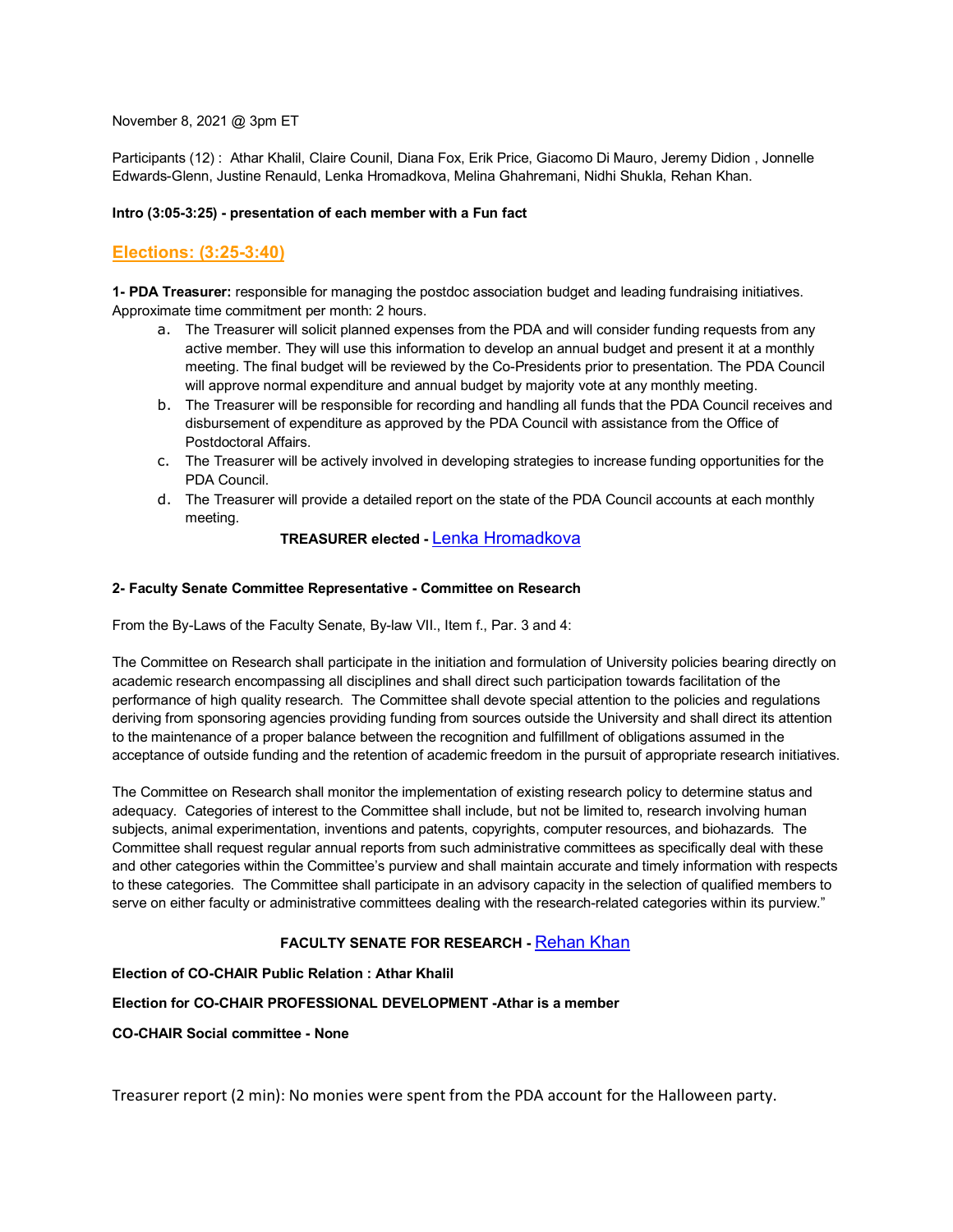## **Committee Updates:**

a. **Benefits Committee**: Payment redistribution for Postdoc VS Postdoc with family : The plan to work on the implementation of new insurance policies for postdocs is pushed back to 2023 to avoid breach of contract. November is Open Enrollment Policy! If postdocs want to add or remove a dependent but also switch from HNO to PPO, this is the moment. Diana is holding several information sessions for postdocs. Discussion about in Network versus out of Network,...

 $\rightarrow$  Diana will send an email to the postdoc community with the list of In-Network Urgent Care covered in our HNO

insurance as some postdocs have already experienced an emergency where they made the mistake to go to an not-

cover Urgent Care and received a pretty expensive bill!

b. **Professional Development Committee**: Met with the professional development staff (Rachel Begley) for graduate students to search for an overlap in available resources. Aurora has a lot of ressources.

The committee is organizing a Lunch & Learn on November 18th - speaker would be Rachel - Talk about all the resources we have on campus. Diana will book a room for the meeting. Rachel and Diana will take care of the lunch. Also, Responsible conduct of Research needs to be taken by required postdocs. Next class is in spring. -- We wil need to advertise and ensure POstdoc can register for the class. The Research administration is in charge of that, Diana had several discussions about the issue over the summer.

c. **Public Relations Committee**: Erik lets us know that The Daily, in an objective to become more inclusive (for Visually impaired), will not integrate link or image in their publications. [Discussion with a person at the Daily : Unfortunately, we can't even link to a flier in this way when there's pertinent information not included in the article. Fliers can be submitted if they include supplemental information, but even then, we try to discourage that as all information that should be included in a write-up should appear within the text fields of the submission form. The problem with including fliers is that those who have vision impairments and rely on screen-readers won't be able to access the necessary information. Let me know if you have any questions!]

Continue sending accolades to Erik Price at ejp68@case.edu. Update the Webpage for a google form to advertise in the Daily about what is done by postdoc at CWRU.

 $\rightarrow$  Add in mid-spring the statistic about postdoc accomplishment at CASE should be UPTADE

### d. **Social Committee**: Giacomo had several meetings in front of a mirror :D

He decided to add another event before the Winter break (and after Thanksgiving).

Diana announced that with the Pandemic Covid-19 still going on, we will not have the traditional winter break dinner where postdocs and their family are welcome to join as those kinds of events will bring too many people together. We will host more small gatherings with postdocs only instead. -Individual lunch boxes are appreciated or we need to order food through a Caterer as Diana experienced some push-back from the University accounting department for our last Think[Box] event (Open food on table is still not recommended per CWRU policy)!

Discussion about event ideas : Claire recommends organizing a party where postdocs use a person as a tree and decorate him. Jeremy spoke about renting a park to have a BBQ (for spring). Diana recommended booking the Tomlinson Hall downstairs.

### e. **Women's Affairs**:

Inviting women faculty for women postdoc - (Amy Zhang talked to Angela Clark Taylor) Topic to bring :

- Work life balance -
- Negotiation for a contract.
- This committee will sponsor a Third Thursday issue about women and success in the workplace (Open to